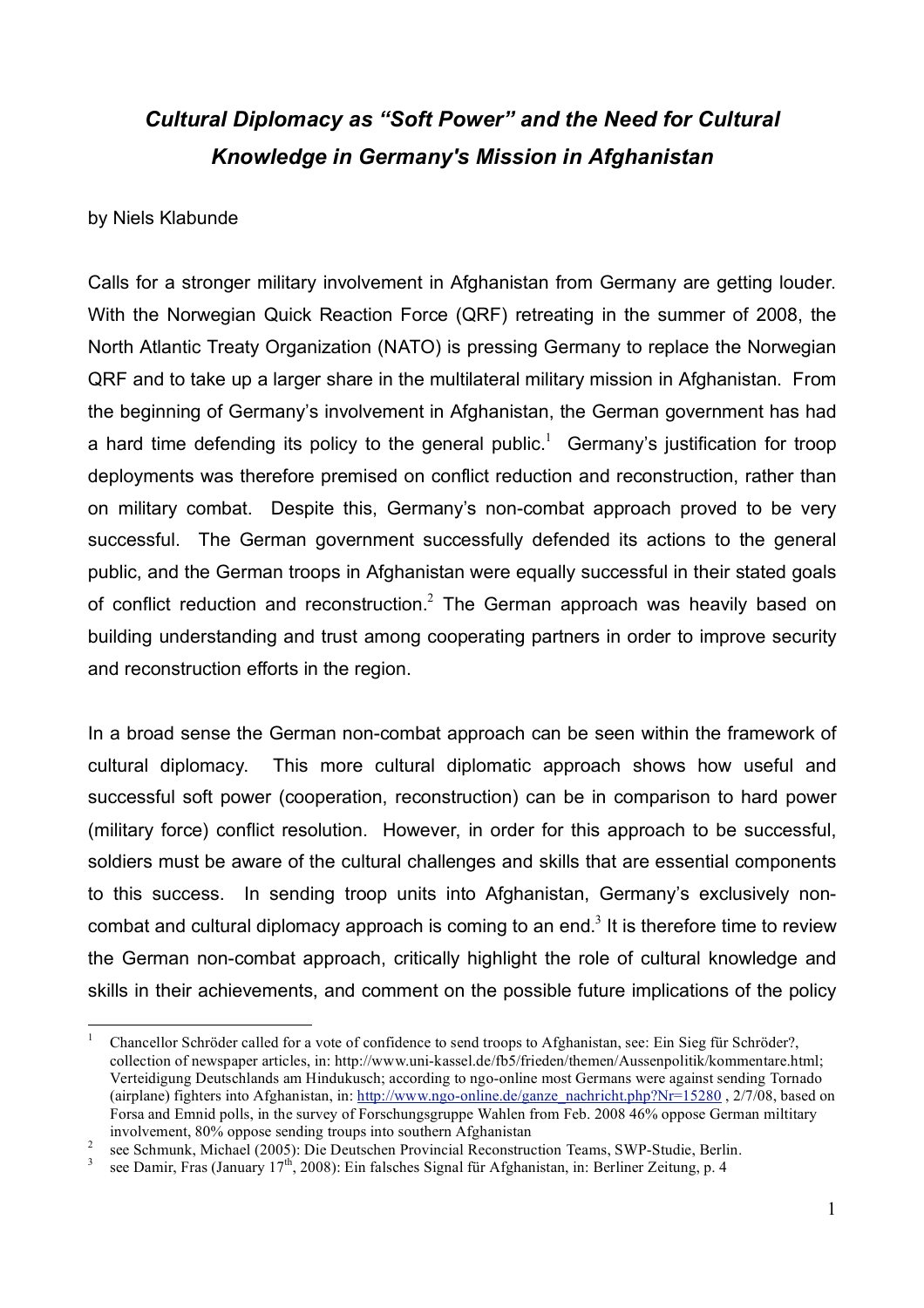change.

According to the Petersberg conferences<sup>4</sup> and following United Nations (UN) resolution 1386, the German parliament decided to send 1,200 soldiers to Kabul to protect the Afghan government and inhabitants of Kabul. The parliamentary mandate authorized military force only in the case of an attack. Combat missions were not allowed.<sup>5</sup> Since their arrival in the spring of 2002, German troops have been patrolling their distinctive operation area in the north of Kabul following the directive of "wave and smile"<sup>6</sup>. Indeed, the German approach can be seen as an approach of establishing trust and understanding. The German military has founded two radio stations that broadcast 24 hours in the Afghan languages Dari and Pashtu. The radio stations play Afghan and Indian music, and also inform the Afghan people that the military has come to help not to occupy the country. Additional info booths throughout Kabul help to spread this information. Until 2007 the German military conducted over 316 projects in Kabul with the purpose of being able to react on a short-term basis to the needs of the Afghan people and to deliver fast results. $7$  These include such projects as the equipment for a girl's school in Kabul with material for their arts classes, building wells or the reconstruction of bridges. $8$ This can truly be seen as an example of cultural diplomacy, working at the basis of the society and in direct contact with the people in order to establish dialogue, understanding and trust. $^9$ 

This cultural diplomacy approach was gradually extended with the decision of the German parliament in 2003 to extend German involvement to outside of Kabul. Taking over the United States (US) founded *Provincial Reconstruction Teams* (PRTs), Germany managed to turn the more military character of the teams - which were at first supposed to fight al-Qaida $10$  - into a more civil reconstruction approach. In comparison to the US and United

see Baraki, Martin (2007): Nation-Building in Afghanistan, Aus Politik und Zeitgeschichte, 39, 11-17.<br>Kopp, Thomas (2005): Der Aktuelle Begriff, in: Wissenschaftliche Dienste des deutschen Bundestages, 67/05,

vom 23.09.2005, in: http://www.bundestag.de/bic/analysen/2005/2005\_09\_23.pdf Sommer, Theo (2002):Auf nach Kabul? Nur mit Schutzweste, Die Zeit, 40, in:

http://www.zeit.de/2002/40/200240\_afghanistan.xml?page=4 2/11/08 <sup>7</sup> Bundesministerium der Verteidigung: Unsere Bundeswehr in Afghanistan, information brochure, last edited

Beraten, koordinieren, vermitteln, in: www.bundeswehr.de >Bilanz in Kabul<br>
9 Milton C. Cummings (2003): Cultural Diplomacy and the United States Government: a Survey. Center for<br>
Arts and Culture, 2003, p.1.

<sup>&</sup>lt;sup>10</sup> as cited in: Schmunk, Michael (2005), p.13,: Collin Powell, guidance cable: "Afghanistan: Deployment of Provincial Reconstruction Teams, SECSTATE, #29380, unclassified, section 3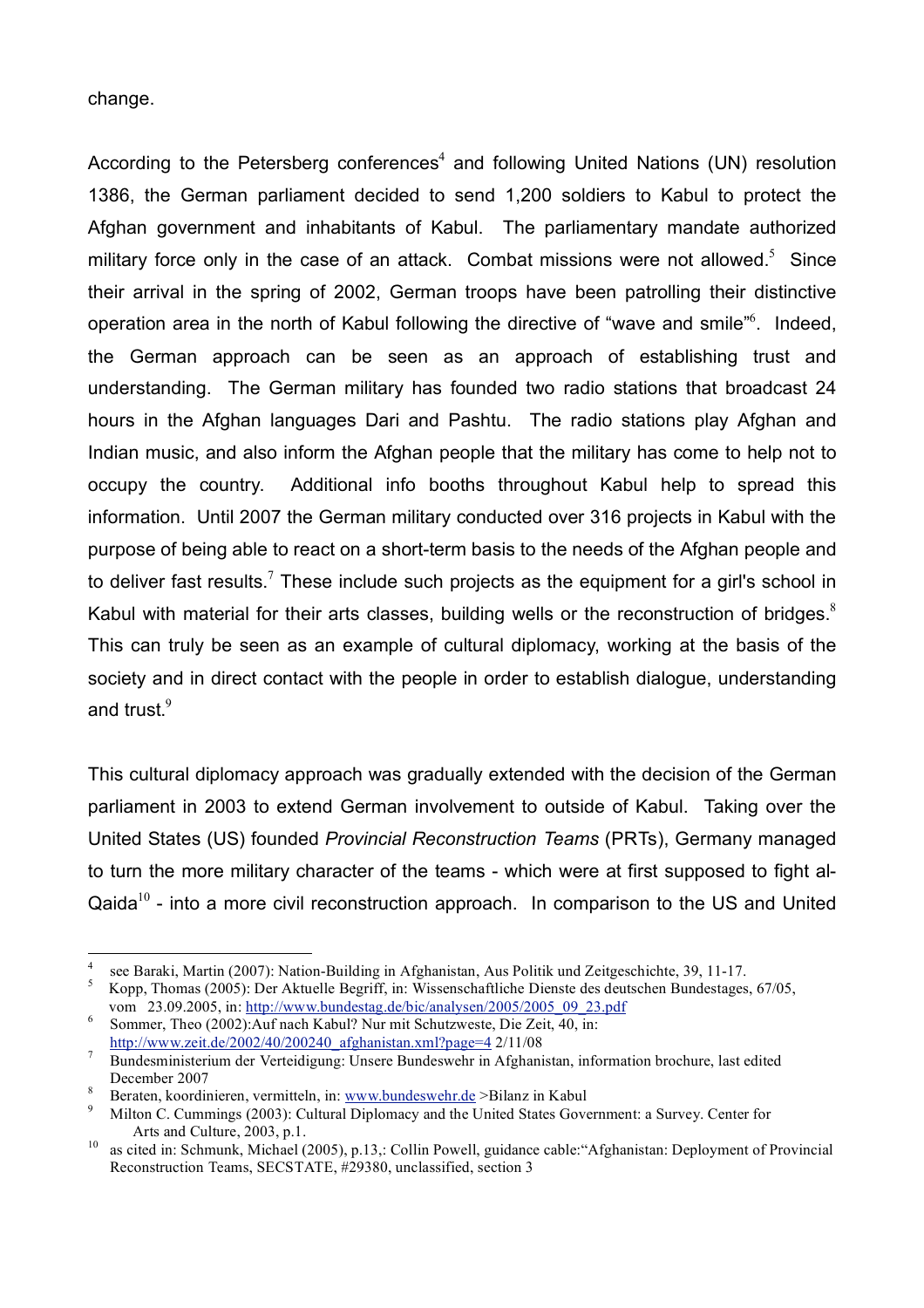Kingdom (UK) led PRTs, Germany's PRTs are not exclusively led by military personnel, but rather operate in unison with a civil affair officer of the German foreign ministry. In addition officers of the German Ministry of Economic Development and Cooperation (BMZ) and the Ministry of Internal Affairs (BMI) are involved in the program decisions of the PRTs. The broad involvement of different government branches is quite unique in comparison to other PRTs. With the expertise of the different ministries, the German PRTs can more effectively fulfill their mission, stated in the German Afghanistan Concept $1$ <sup>1</sup>. The mission objectives reflect the German cultural approach very well. The PRTs should strengthen the Afghan civil society through dialogue and cooperation. They should support security reforms and conduct reconstruction and development projects together with international governmental and non-governmental partners.<sup>12</sup> In this way, the German PRTs can be seen more as an extended arm of the German government and foreign ministry than a military lead operation. The focus has shifted from the military perspective to a more civil, cultural and diplomatic perspective.

These objectives call for high intercultural knowledge and competence of soldiers and civil officers in the field. With the main objective on civil cooperation and reconstruction, soldiers are in the unusual situation of having close and frequent contact with ordinary local people that mostly lack foreign language skills. Although translators often ease and mediate communication, soldiers have to make their own decisions in the communication process. The acceptance or denial of an invitation from an Afghani, for example, will be the decision of the soldier. It is the soldier who has to make, and should make, most of the decisions in order to become a real communication partner rather than a distant observer that gives orders to the translator.<sup>13</sup> Trust can only be achieved if soldiers play an active part of the communication process. Of course, it is not possible for soldiers to study one or even two of the most widely used Afghan languages Pashtu or Dari in depth. However, basic language skills that help to establish trust should be acquired. Language skills for security purposes should be acquired as well. However, they should not be the only

 <sup>11</sup> see Deutscher Bundestag, 15.10.2003: Drucksache 15/1700. Antrag der Bundesregierung. Fortsetzung und Erweiterung der Beteiligung bewaffneter deutscher Streitkräfte an dem Einsatz einer Internationalen Sicherheitsunterstützungstruppe in Afghanistan auf Grundlage der Resolutionen 1386 (2001) vom 20. Dezember 2001, 1413 (2002) vom 23. Mai 2002, 1444 (2003) vom 27. November 2002 und 1510 (2003) vom 13. Oktober 2003 des Sicherheitsrates der Vereinten Nationen.

<sup>&</sup>lt;sup>12</sup> ibid.<br><sup>13</sup> Blascovich, James, Hartel, Christine R. (eds.) (2008): Human Behavior in Miltitary Contexts, Committee on Opportunities in Basic Research in the Behavioral and Social Sciences for the U.S. Military, National Research Council.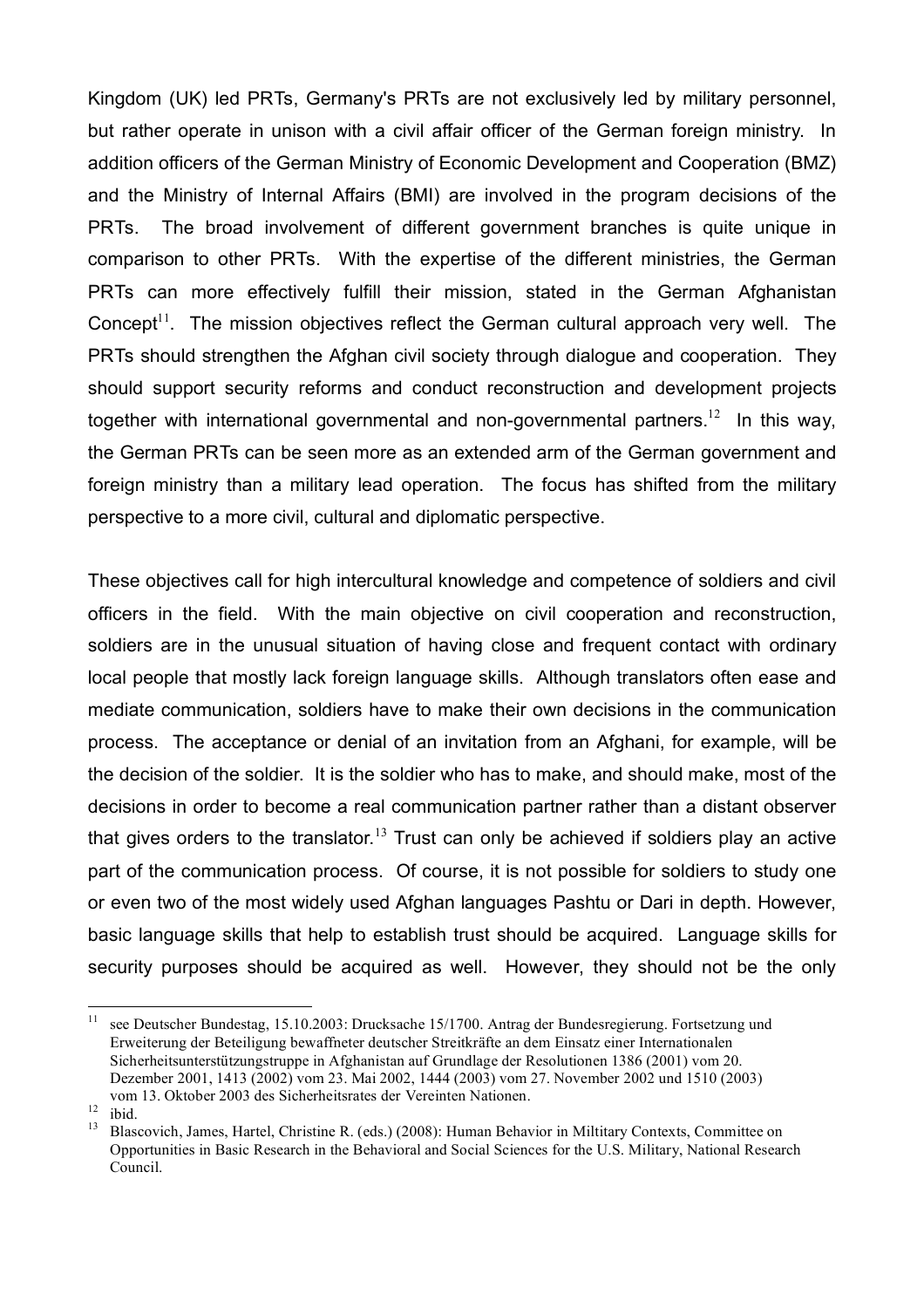means of communication. Exchanging words of respect can often ease difficult or precarious situations and eventually make the use of harsh words unnecessary. Another important part of the communication process is nonverbal communication. <sup>14</sup> This becomes even more important if a soldier has little time to study basic language skills. According to Burgoon (1994)<sup>15</sup> over 60–65% of social meanings are derived from nonverbal communication. Since nonverbal communication is usually used unconsciously $^{16}$ , soldiers have to be aware of their nonverbal communication and be sensitive while using it in the field: "Competent conflict management tactics appear to be those that increase the mindfulness of conflict behavior by bringing unstated assumptions under scrutiny, more clearly articulating the positions of self and other" (Burgoon et al. 2000; 119).

Apart from intercultural verbal and non-verbal communication skills, other forms of intercultural knowledge are necessary to fulfill the German mission. Knowledge of certain values and norms helps to conduct successful communication, ease information gathering and finally, to protect and save the lives of soldiers, Afghans and international partners. Some of the values of the Pashtu ethnic group, one of the two bigger ethnic groups in Afghanistan, are, for example hospitality (*aql*), honor and heroism (*tura*). <sup>17</sup> Honor and hospitality also exist as values in the German culture. According to Bühler<sup>18</sup> honor and hospitality are basic psycho-social needs. Honor can be seen in the scope of respect and acceptance for each other. Hospitality can be seen in a similar context, the respect of a guest and his or her need for food and shelter. Although these two concepts exist both in the Pashtu and German culture, the behaviors associated with the concept of that value might differ. For example, with the concept of honor, there are norms and rules that go along with it. They regulate when and to whom one shows respect and in what ways. We make assumptions that may lead us to believe that our ways of showing respect and honor are universal when in actuality it is the value itself that is universal and the ways in which it is shown that are more culturally specific. The lack of ability to differentiate between

<sup>&</sup>lt;sup>14</sup> for a general introduction to nonverbal communication see Burgoon, J. K., Buller, D. B., & Woodall, W. G. (1989/1994): Nonverbal communication: The unspoken dialogue. New York: HarperCollins/Greyden Press.. <sup>15</sup> Burgoon, J.K. (1994). Nonverbal signals, in: Knapp, M.L. , Miller, G.R. (eds.): Handbook of interpersonal

communication, Sage, Thousand Oaks, CA, USA, 229-285.<br><sup>16</sup> Burgoon, J.K., Berger, C.R., and Waldron, V.R. (2000): Mindfulness and interpersonal communication. Journal of

Social Issues, 56(1), 105-127. <sup>17</sup> Glatzer, Bernt (2000): Zum Paschtunwali als ethnischen Selbstprotrait, in: Best, Günter, Kößler, Reinhart [eds.]:

Subjekte und Systeme: Soziologische und anthroplogische Annäherungen, Festschrift für Christian Sigraist zum 65.

 $^{18}$  Bühler, Hans: Einheit und Vielfalt – Ein kulturtheoretischer Versuch, Friedenspädagogik e.V., in: http://www.friedenspaedagogik.de/content/pdf/1693 , p. 9.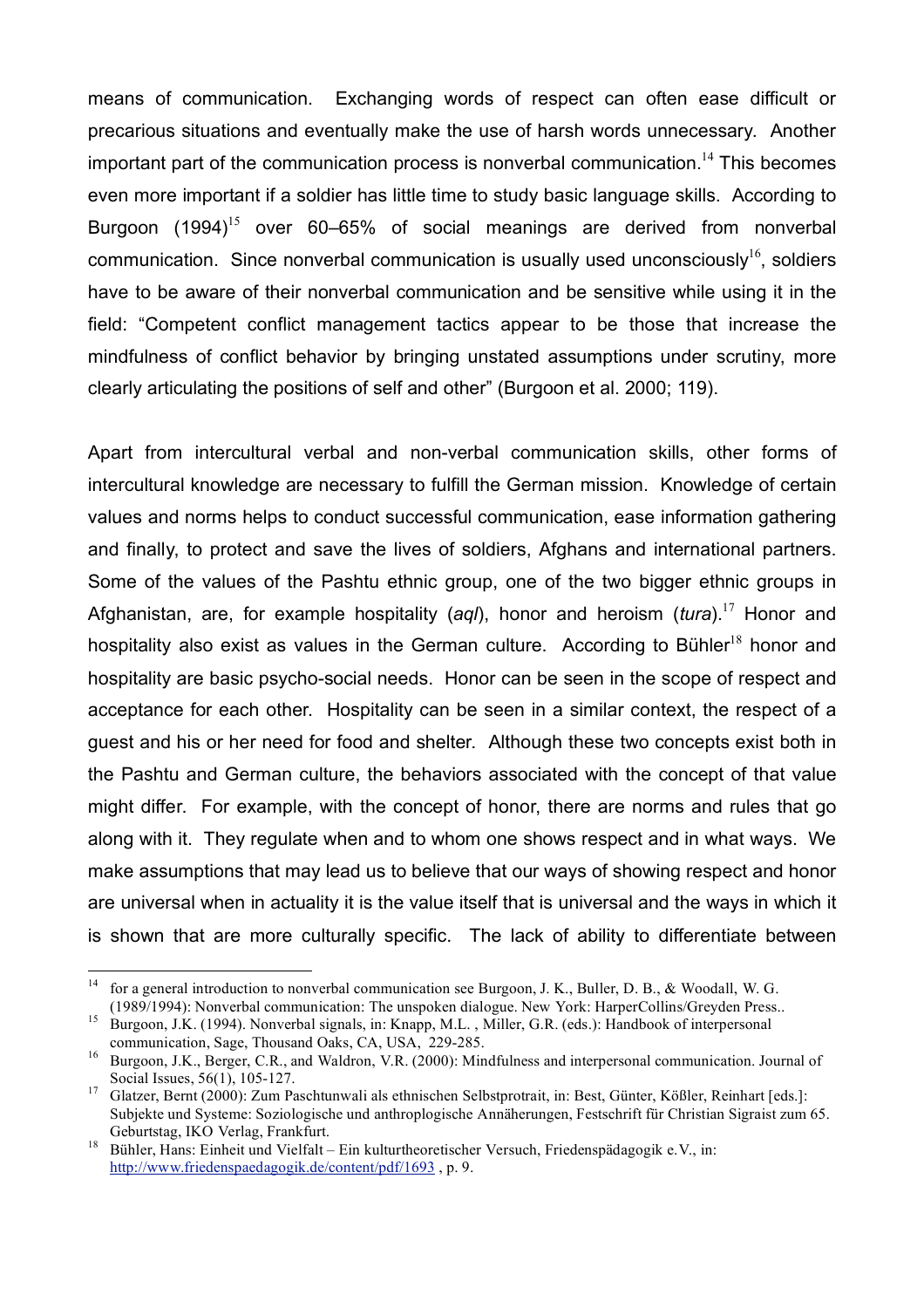universal values and culture specific behavioral rules can lead to misunderstandings, cause anger and could eventually lead to dangerous situations which could have been otherwise avoided if soldiers had the cultural knowledge of certain values and norms.

In the context of Afghanistan, with its tribal culture, there are also other aspects that are important for intercultural knowledge. Within the tribal culture of Afghanistan power relationships play a great role.<sup>19</sup> It is important for soldiers who work with people on noncombat terms and reconstruction to acknowledge tribal hierarchy and adjust their tactics and strategy of cooperation to the power context. Geert Hofstede's  $(1984)^{20}$  pragmatic typology of four different cultural dimensions can be of help when attempting to understand the tribal system and to make soldiers sensitive to intercultural differences.

Power distance is Hofstede's first dimension. It helps to describe how power is distributed and describes the beliefs of the people that have equal access to it. The knowledge of power distance as a cultural dimension can help to describe the role of tribal leaders and its constituents<sup>21</sup>. In consequence it can help to identify persons of influence, religious leaders, or people who might enable better security and/or greater and faster cooperation on provincial projects. Since the tribal system is also a factor of stability, it is advisable to support this structure and make use of cultural knowledge to successfully carry out provincial reconstruction projects. In retrospect it was therefore a wise decision of the German government<sup>22</sup> not to rival warlords or tribal leaders (often the same<sup>23</sup>). The destruction of opium plantations can also be seen as interference in the power and social relation between and within tribes. Especially since there is a lack of alternatives, the destruction causes instability in the social and economic sphere.

Since a tribe is also a collective entity, there is also use of Hofstede's second dimension, which relates to individualism and collectivism and measures the degree to which individuals are integrated into groups. Because group integration is high, the destruction

<sup>&</sup>lt;sup>19</sup> see Glatzer, Bernd (2002): The Pashtun Tribal System, in Pfeffer, G., Behera, D. K.(eds.): Concepts of Tribal

Society, Concept Publisher, New Dehli,  $265 - 282$ .<br><sup>20</sup> see Geert Hofstede (1984): Cultures Consequences: International Differences in Work-Related Values, Sage<br>Publications, Newbury Park, Calif.

<sup>&</sup>lt;sup>21</sup> about the ambiguities of local warlord and tribal power see Schetter, Conrad (2007): Lokale Macht- und Gewaltstrukturen in Afghanistan, Aus Politik und Zeitgeschichte, 39, 3-10.<br>
<sup>22</sup> Maaß, Citha (2007): Afghanistan: Staatsaufbau ohne Staat, SWP Studie, Berlin, p. 28.<br>
<sup>23</sup> Burke, Jason: Tribal leader's family suspected ove

http://www.guardian.co.uk/world/2008/jan/15/afghanistan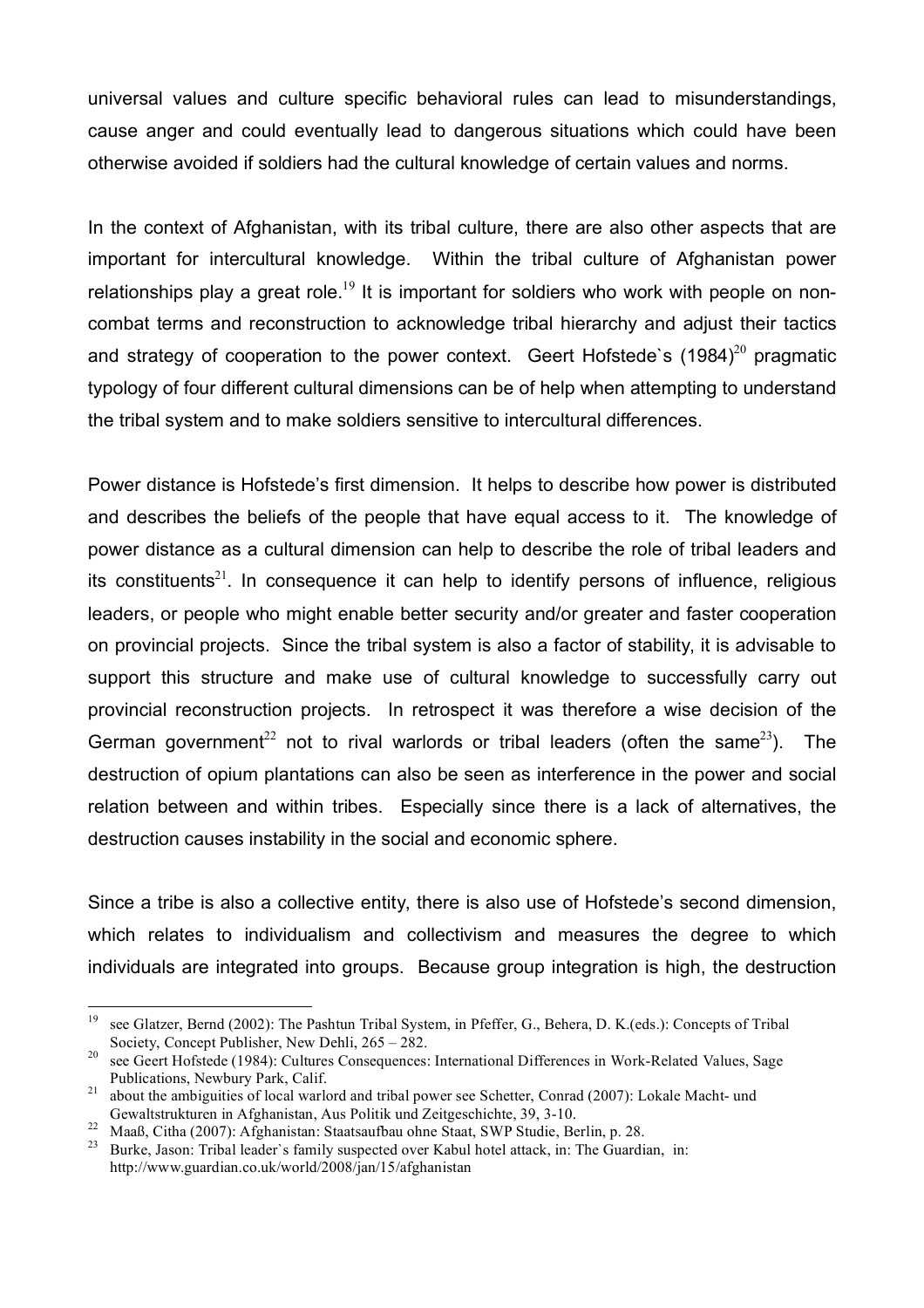of the means of existence, in this case opium fields, the challenge of tribal leadership and power or the violation of honor or hospitality will not only affect one or a few persons but call for the whole tribe to defend itself. According to Blascovich and Hartel (2008)<sup>24</sup> violations of honor and the possible resulting loss of face can be a great source of conflict within collectivist cultures. In comparison, within individualistic cultures conflict is often surged by violation of personal rights. In addition, in collectivist cultures Gelfand, Bell, and Shteynberg  $(2005)^{25}$  found that violations of honor spread quickly among the group and often lead to revenge quicker than in individualistic cultures.

The influence of Islam in Afghanistan also calls attention to the relation of gender, which Hofstede calls the masculinity/femininity dimension. Differences in gender roles should also be taken into account in reconstruction projects, especially where women are involved. Although Hofstede's typology could be extended to other dimensions and relations that might be important in the Afghan context, the dimensions presented here should only be an example to illustrate how useful and important cultural knowledge can be for the success of the German reconstruction efforts in Afghanistan.

Other countries, such as the United States, also rely on cultural knowledge and ethnographic intelligence and apply it to great effect in their operations. The situation in Iraq that American troops have been facing never seemed to improve over time. Nevertheless, when US General David H. Patraeus took command of the American troops in Iraq in February 2007, he took a big step to change the military strategy towards the counterinsurgency. In sharp contrast to Donald Rumsfeld's harsh approach to counterinsurgency, which relied heavily on aggressive military tactics, General Patraeus opted for a more gentle approach that highlighted efforts to understand the culture and societies in the field. Already in 2004 General Robert Scales Jr. opposed the prevalent strategy of hard power by saying that Iraq required that US soldiers have the exceptional ability to understand people, their culture, and their motivations.  $26$ 

Since the changing of the counterinsurgency strategy, military academies have introduced new classes on cultural awareness, society and history. The American military has not

<sup>&</sup>lt;sup>24</sup> Blascovich and Hartel (eds.) (2008), 28.<br><sup>25</sup> Gelfand, M. J., Bell, C., & Shteynberg, G. (2005, August): Culture, shame, and revenge, Paper presented at the annual conference of the Academy of Management. Hawaii.

<sup>&</sup>lt;sup>26</sup> Major General Robert H. Scales, "Culture-Centric Warfare," Proceedings, October 2004, p. 21.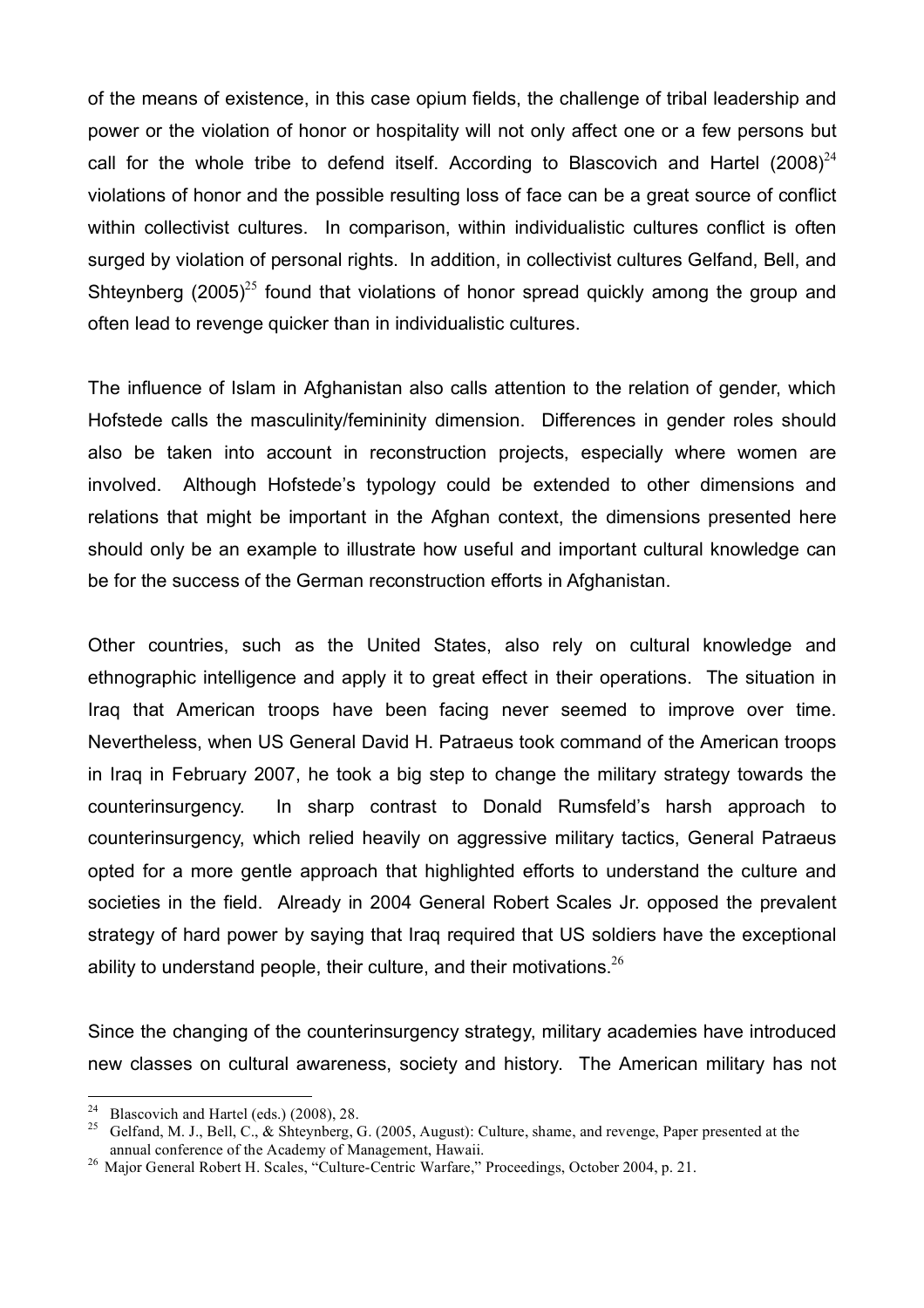only employed anthropologists and other cultural and intercultural experts to teach classes but also deployed them to combat zones, where they accompanying a brigade of soldiers and counsel officers and soldiers on intercultural understanding and other related matters in so called human terrain systems (HTS) or human terrain teams (HTT). $^{27}$  Indeed the new strategy emphasizes human relationships and the cultural diplomatic approach: "To be successful, you must understand the Iraqi perspective. Building trust, showing respect, cultivating relationships, building a team, and maintaining patience are all central features of the human terrain system which emphasize the power of people - friendship, trust, understanding—the most decisive factor in winning the war in Iraq." $^{28}$ 

The American example shows the extent to which cultural knowledge can be used in military operations. It furthermore strengthens the need for proper education in intercultural matters, such as cultural theory, cultural awareness, society and history. The idea of bringing in outside experts to combat zones should be worth considering also for the German model. In general, all soldiers and officers in the field should benefit from cultural knowledge. The examples mentioned above make it clear that not only officers should be aware of the importance of intercultural knowledge, as General Robert Bergmann mentioned in an interview with the news station NTV. $^{29}$  In concurrence with Andreas Berns and Roland Wöhrle-Chon  $(2006)^{30}$  it is important that not only leading officers or special groups of soldiers benefit from intercultural training and knowledge, but personnel on all levels and areas of the forces. Since it has become more likely that the German military will take part in international missions overseas in the future, care should be taken to recruit soldiers that posses the ability to function in multiple cultures. Following General Naumann`s remarks in the early 1990s, the aims of the Bundeswehr in the new century is to "protect, help and rescue" ("schützen, helfen, retten" Naumann 1994, 203) $^{31}$ . Within the framework of these aims and multicultural environments, soldiers now have to become soldier-diplomats, soldier-scholars, soldier-policeman and soldier-street-worker<sup>32</sup>.

<sup>&</sup>lt;sup>27</sup> Sheila Miyoshi Jager (2007): On the uses of cultural knowledge, Strategic Studies Institute, p. 6, 10<br><sup>28</sup> cited in Jager (2007), p. 11<br><sup>29</sup> in an interview with General Robert Bergmann on ntv, the General mentioned trained in intercultural knowledge, in: Schnelle Eingreiftruppe: Aus NRW nach Afghanistan, in: http://www.ntv.de/916702.html

<sup>&</sup>lt;sup>30</sup> Berns, Andreas, Wöhrle-Chon, Roland (2006): Interkulturelles Konfliktmanagement, in: Gareis, Sven, Klein, Paul (2006): Handbuch Militär und Sozialwissenschaft, VS- Verlag, Wiesbaden, 322 – 332.<br>
Naumann, Klaus (1994): Die Bundeswehr in einer Welt im Umbruch, Berlin.<br>
<sup>31</sup> Bredow. Wilfried von (2006): Kämpfer und Sozialarbeiter. in

VS-Verlag, Wiesbaden, 287-295.